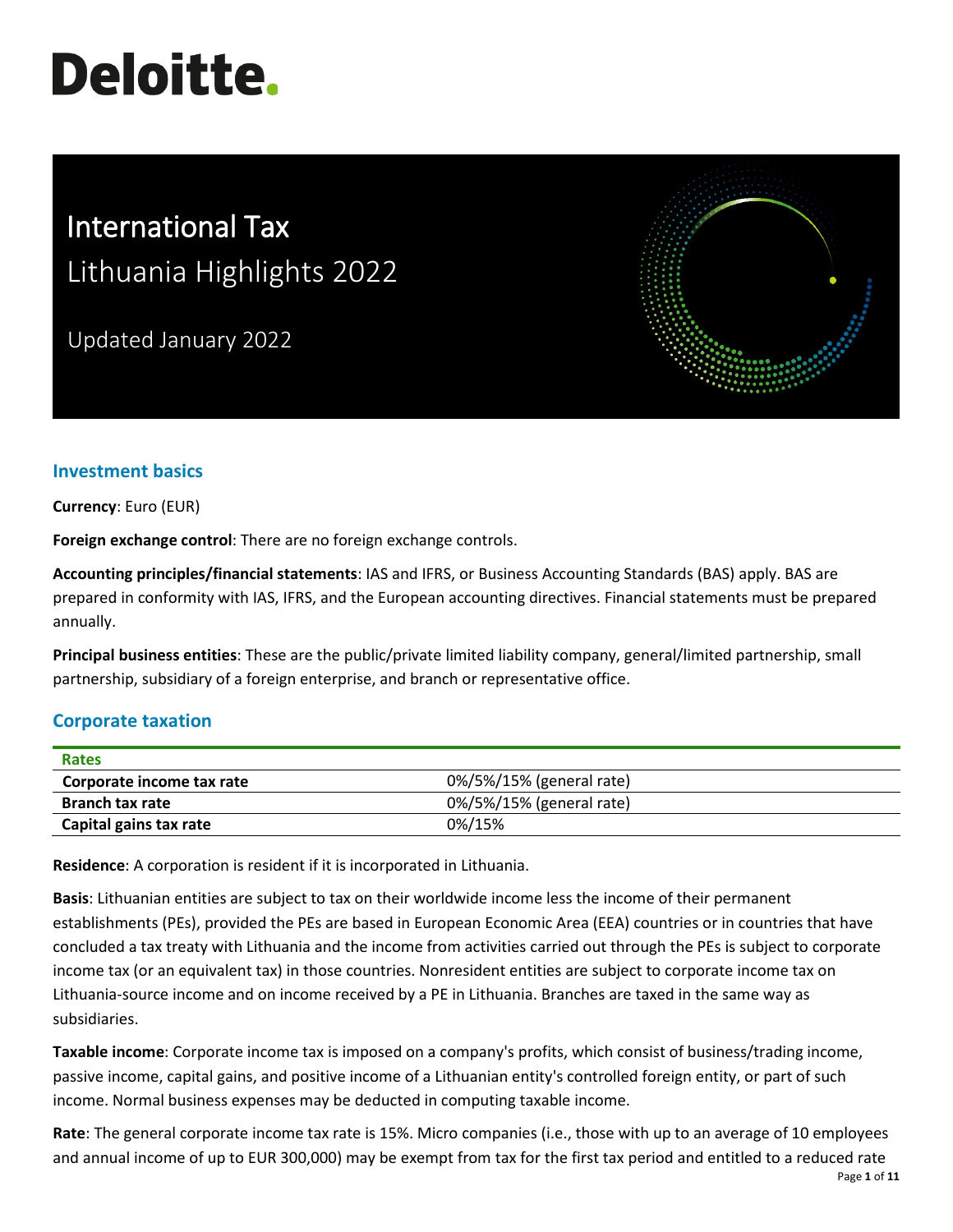of 5% for subsequent tax periods. In determining whether a company is treated as a micro company, the total average number of employees and the total annual income of associated companies are taken into consideration. Income earned from the commercialization of scientific research and experimental development production is subject to a reduced rate of 5%.

As from 1 January 2020, an increased corporate income tax rate of 20% applies to the taxable profits of banks and credit unions in excess of EUR 2 million. The increased rate applies for tax years 2020, 2021, and 2022.

**Surtax**: There is no surtax.

**Alternative minimum tax**: There is no alternative minimum tax.

**Taxation of dividends**: Dividends are taxable at a rate of 15%, unless the participation exemption applies. Under the participation exemption, dividends are exempt from corporate income tax if a parent company holds or intends to hold at least 10% of the shares of the subsidiary for at least 12 months. The participation exemption does not apply if the dividends are paid pursuant to a sham arrangement and the arrangement's main purpose or one of its main purposes is to receive tax benefits.

Dividends received from a foreign entity registered in an EEA member state and whose profits are subject to corporate income tax or an equivalent tax are exempt from tax. Dividends received from a foreign entity registered in a state other than an EEA member state also may be tax exempt if the Lithuanian company holds at least 10% of the shares of the subsidiary for at least 12 months, the foreign entity's profits are subject to corporate income tax or an equivalent tax, and the foreign entity is not registered in a "blacklisted" territory.

**Capital gains**: Capital gains of resident and nonresident companies are taxed as general taxable income, at a rate of 15%. An exemption may apply to capital gains derived by a Lithuanian resident holding company or PE of a foreign company on the disposal of shares in a company (that is subject to corporate income tax) located in Lithuania, another EU/EEA member state, or a country that has concluded a tax treaty with Lithuania. To qualify for the exemption, the Lithuanian company or PE must hold more than 10% of the voting rights for an uninterrupted period of at least two years. In the case of a reorganization, the exemption applies if a company or PE has held more than 10% of the voting rights for an uninterrupted period of at least three years. However, the exemption does not apply to asset transfers (e.g., a crossborder merger resulting in a cross-border transfer of shares) or where shares are transferred to the entity that issued those shares.

**Losses**: Operating losses may be carried forward indefinitely if the entity continues to carry on the activity that resulted in the losses. However, losses carried forward cannot offset more than 70% of the entity's taxable profit in any tax period, except for micro companies. Losses incurred on the sale of shares may be carried forward for five consecutive tax periods and may be offset only against taxable profit from the sale of shares. Losses may be transferred within a group of companies if certain criteria are met. The carryback of losses is not permitted.

Losses incurred by a PE may be transferred and deducted from a Lithuanian entity's income if: (i) the income attributed to the PE is taxed in an EU country; (ii) all available options to deduct the losses in the country of the PE have been utilized; and (iii) the PE's transferrable tax losses are calculated in accordance with the provisions of Lithuania's corporate income tax law.

**Foreign tax relief**: Foreign tax paid may be credited against Lithuanian tax on the same profits, but the credit is limited to the amount of Lithuanian tax payable on the foreign income. Foreign tax paid on income earned through a Lithuanian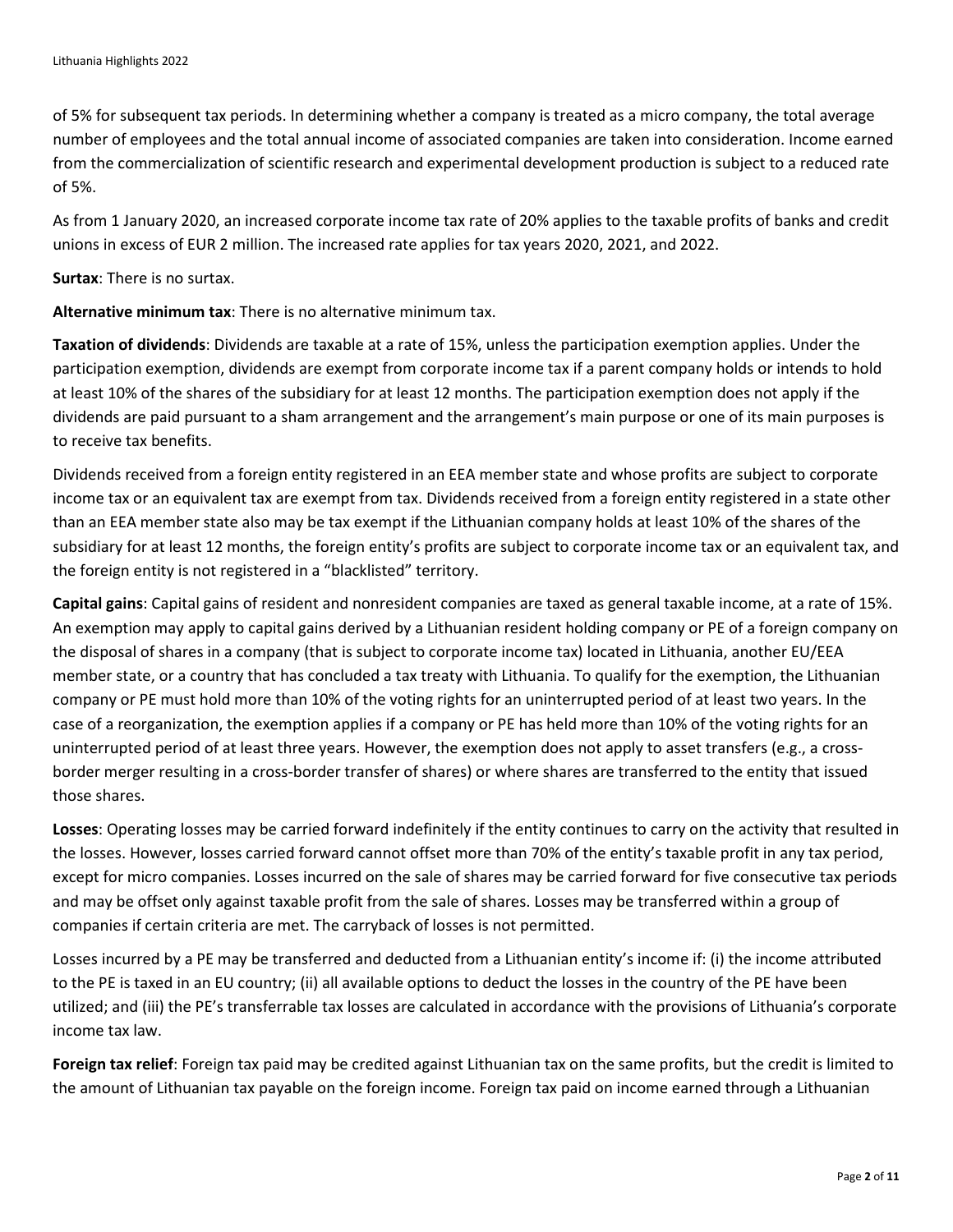company's PE located in an EEA member state or a country that has concluded a tax treaty with Lithuania may not be credited against Lithuanian tax.

**Participation exemption**: Dividends are exempt from corporate income tax if the parent company holds or intends to hold at least 10% of the shares of the subsidiary for at least 12 months. See also "Capital gains," above.

**Holding company regime**: A corporate tax exemption may be available on capital gains derived from the disposal of shares (see "Capital gains," above) and an exemption also may be available on dividends (see "Participation exemption," above).

**Incentives**: Three times the amount of scientific research and experimental development costs incurred may be deducted when calculating corporate income tax. Profits derived from the use or the transfer of assets (e.g., copyrighted software or patented or similarly protected inventions) generated through scientific research and experimental development activities concluded in Lithuania are subject to the reduced corporate tax rate of 5%. Under an incentive for investment program, a company may reduce its taxable profits by 100% for expenses incurred between 2009 and 2023. Incentives also are provided for micro companies and companies in free economic zones.

From 2019 through 2023, a Lithuanian entity or a PE of a foreign entity that provides funds to a Lithuanian film producer for the production of all or part of a film may be entitled to: (i) reduce its taxable income by 75% of funds provided to the film producer, and (ii) reduce up to 75% of the corporate income tax payable by the amount of funds provided to the film producer, provided certain conditions are satisfied.

A legal entity that implements a large scale project under an existing large project investment contract concluded between 1 January 2021 and 31 December 2025 may apply for a corporate income tax exemption for up to 20 years as from the tax period in which: (i) the project creates at least 150 new employment positions in Lithuania (200 in Vilnius) and an average number of at least 150 employees (200 in Vilnius) is preserved during the 20-year incentive period (otherwise, the incentive will be suspended until this number is reached again); and (ii) private capital investment in the project in Lithuania totals at least EUR 20 million (EUR 30 million for investments in Vilnius) and the amount of private capital investment is maintained during the 20-year incentive period (otherwise, the incentive will be suspended until this amount is reached again). The incentive applies if the legal entity does not benefit from free economic zone incentives or other large-scale project incentives as provided by the corporate income tax law. In addition, the incentive only applies if (i) at least 75% of the legal entity's revenue for the relevant tax period is derived from data processing, web server services (hosting) and related activities, or manufacturing in the context of implementing the large scale project, and (ii) an auditor's report confirms that the required level of private capital investment has been received.

#### **Compliance for corporations**

**Tax year**: The tax year is a financial year that coincides with the calendar year. However, at the request of the taxpayer and taking into account the characteristics of the taxpayer's activities, the tax authorities may set a 12-month tax period other than a calendar year.

**Consolidated returns**: Consolidated returns are not permitted; each company must file a separate return.

**Filing and payment**: Companies are required to file an annual corporate income tax return and advance corporate income tax returns (if the income for the previous tax year exceeded EUR 300,000). The annual corporate income tax return must be submitted, and the corporate income tax must be paid, by the 15th day of the sixth month of the following tax period, i.e., by 15 June of the following tax year for calendar-year taxpayers. If the company's income for the previous tax period exceeded EUR 300,000, the company also is required to make advance payments no later than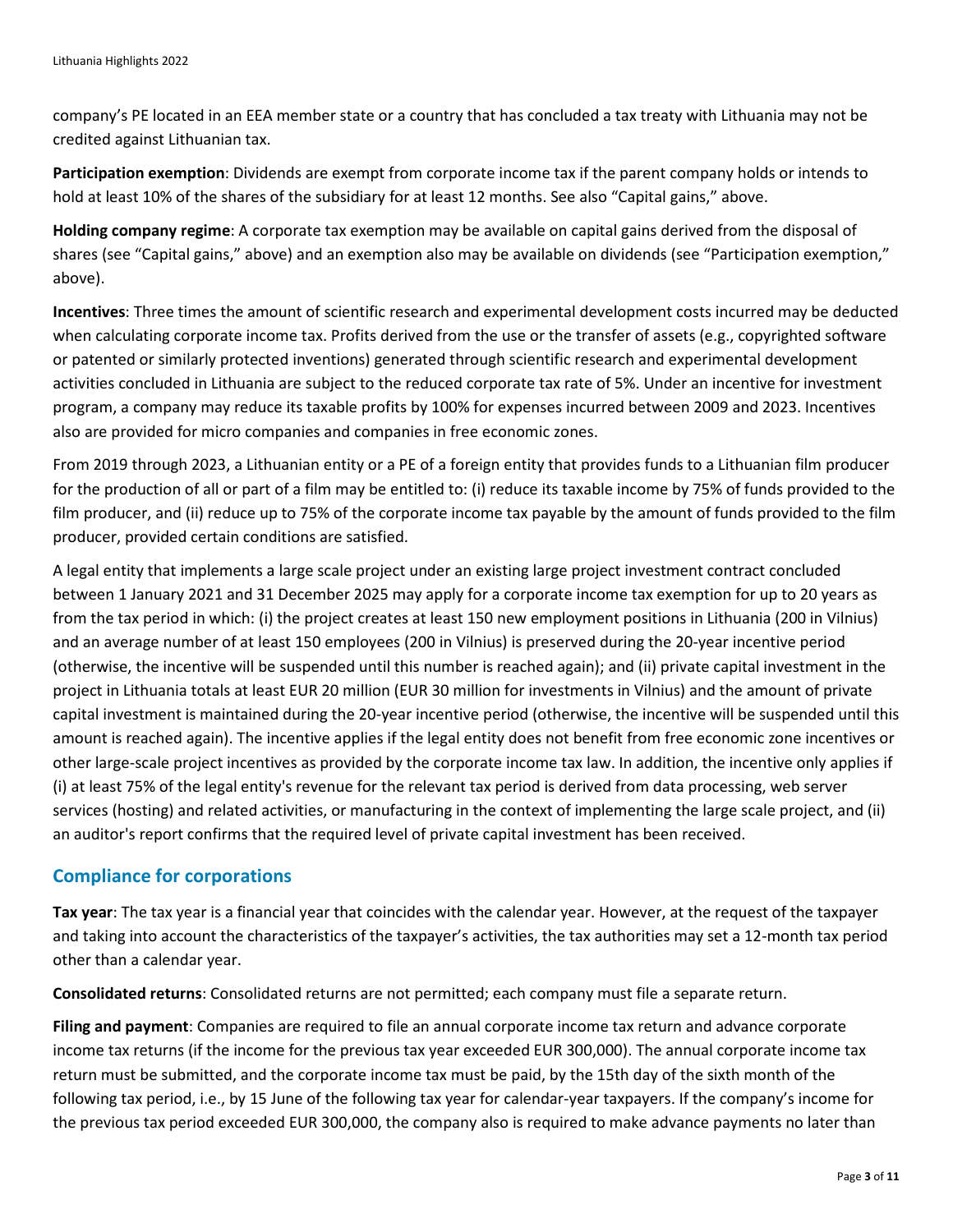the 15th day of the last month of each quarter of the tax period of at least 25% of the total annual corporate income tax calculated according to the rules specified in the corporate income tax law.

**Penalties**: Penalties of between 10% and 100% of the tax liability may be imposed; the amount depends on the type of violation, whether the taxpayer cooperates with the tax authorities, and other circumstances the authorities deem relevant. A daily late penalty of 0.03% applies to late tax payments.

As from 1 January 2020, the statute of limitations is reduced to the current year and the three previous calendar years for tax purposes (from the current year and the five previous calendar years previously). In certain cases, the statute of limitations may be extended to 10 years.

**Rulings**: A taxpayer can request a nonbinding ruling, binding ruling, or advance pricing agreement on future transactions.

#### **Individual taxation**

| <b>Rates</b>                                       |            |  |
|----------------------------------------------------|------------|--|
| <b>Taxable income</b>                              | Rate       |  |
| Employment-related income and certain other income | 20%/32%    |  |
| <b>Dividends</b>                                   | 15%        |  |
| Other income                                       | 15%/20%    |  |
| Capital gains                                      | 0%/15%/20% |  |

**Residence**: An individual is treated as a resident if at least one of the following conditions is satisfied: (i) the individual's permanent place of residence during the tax period is in Lithuania; (ii) the individual's personal, social, or economic interests during the tax period are in Lithuania, rather than abroad; (iii) the individual is present in Lithuania for at least 183 days during the tax period; (iv) the individual is present in Lithuania for at least 280 days during two consecutive tax periods and has stayed in Lithuania for at least 90 days in either of the tax periods; or (v) the individual is a citizen of Lithuania who does not meet the criteria in either (iii) or (iv) above and who receives employment-related remuneration or whose costs of living in another country are covered by the state budget or municipal budgets of Lithuania (e.g., diplomats, consuls, etc.).

**Basis**: Lithuanian tax residents are subject to tax on their worldwide income; nonresidents are subject to tax only on Lithuania-source income and on income derived from activities through a fixed base in Lithuania, including foreign-source income attributed to that fixed base.

**Taxable income**: Taxable income includes employment income, income from commercial activities, royalties, income from the lease of assets, and all other personal income.

**Rates**: Employment-related income derived by individuals generally is subject to individual income tax at the standard rate of 20%. Any portion exceeding 60 average salaries per year (EUR 90,246 for 2022) is subject to individual income tax at a rate of 32%.

Other income unrelated to employment (royalties, interest, gains from the sale of property) generally is subject to individual income tax at a rate of 15%, provided the annual amount of such income does not exceed 120 average salaries (EUR 180,492 for 2022). Any amount of income exceeding 120 average salaries is subject to individual income tax at a rate of 20%.

Income from distributed profits (dividends) is subject to individual income tax at a rate of 15%.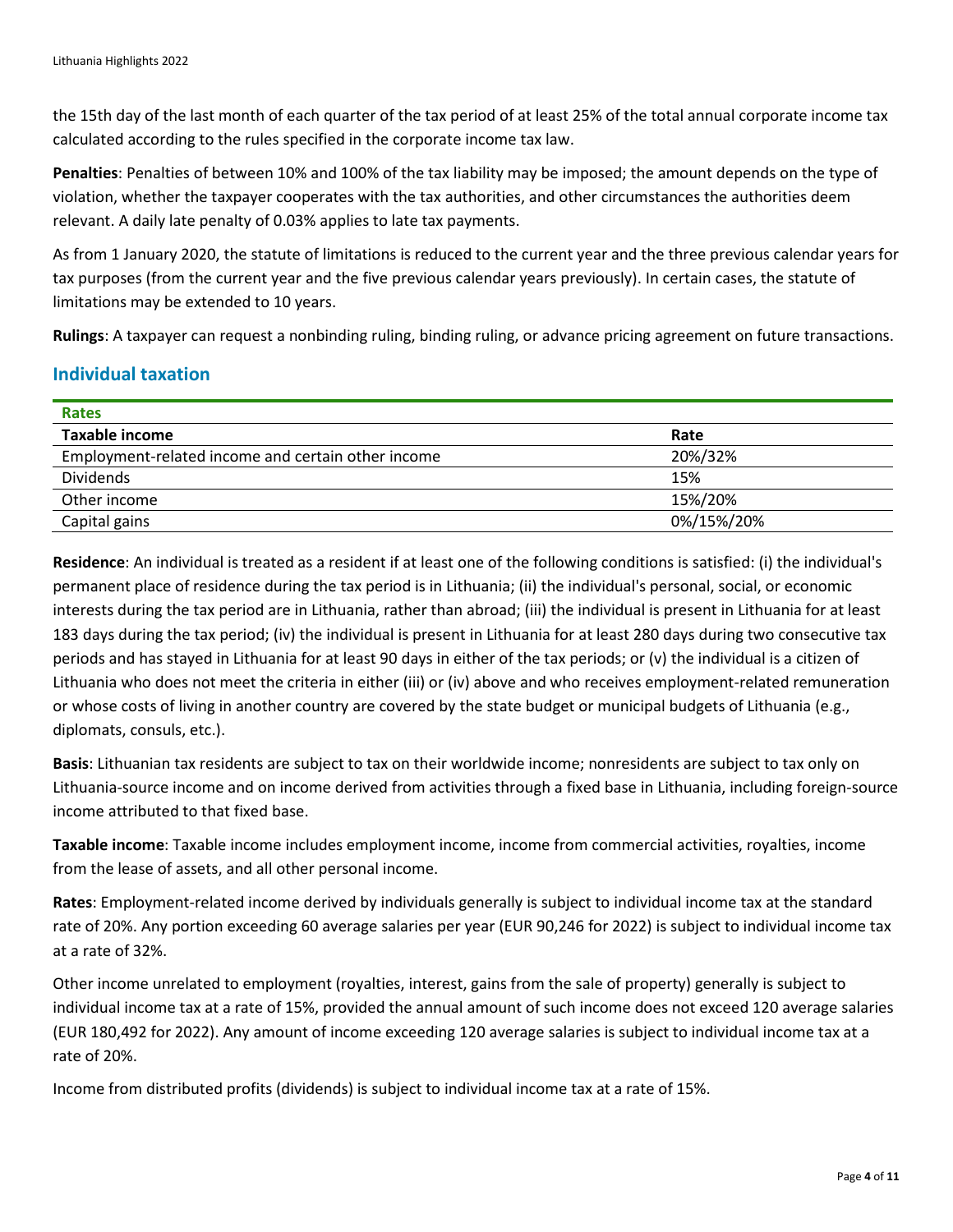The following types of income are subject to individual income tax at a rate of 20%, or 32% on any portion exceeding 60 average salaries per year: "tantiems" (annual payments) or other payments to the members of a board or supervisory board; income derived under copyright agreements (received from a company that also is the employer of the individual); and income received under civil agreements by a manager of a small partnership that is not a member of the partnership.

A progressive system of taxation applies to income from independent individual activities (i.e., business and professional income). A 5% rate applies where annual profits do not exceed EUR 20,000, and the rate increases progressively to a maximum of 15% where annual profit is at least EUR 35,000. Alternatively, fixed income tax rates may apply to: (i) income earned from individual activities or the rental of real estate that does not exceed EUR 35,000 per tax period; or (ii) income earned from activities for which the taxpayer holds a business certificate.

**Capital gains**: Individuals are taxed at a rate of 15% on gains from the disposal of property exceeding EUR 500 in a tax period, including shares. The amount of gains that exceeds 120 average salaries per year is taxed at a rate of 20%. Any gains from the disposal of financial instruments not exceeding EUR 500 per tax period are tax exempt, unless the shares disposed of were issued in a blacklisted territory.

Capital gains from the sale of immovable property located in the EEA are exempt if the property is owned for at least 10 years before the sale. Gains derived from the sale of a residence are not taxable if the individual lived in the residence for at least two years, or if less than two years, when the income from the sale is used within one year to purchase another residence where domicile will be declared.

**Deductions and allowances**: The annual tax-exempt amount (TEA) on the minimum salary is EUR 5,520 and the TEA decreases as the salary grows. The TEA is applicable where annual income does not exceed approximately EUR 34,370.

The annual TEA is calculated by taking into account taxable income (not only employment income), with certain exceptions. A tax resident also may deduct the following expenses: life insurance premiums, contributions to private pension funds, and fees paid for certain types of studies up to EUR 1,500. Deductible expenses may not exceed 25% of an individual's annual taxable amount.

Residents carrying out individual business activities may deduct 30% of their annual income without providing documentation for the expenses. Deductible expenses, however, generally are similar to those available for corporate income tax purposes.

**Foreign tax relief**: Foreign tax paid may be credited against Lithuanian tax on the same income, but the credit is limited to the amount of Lithuanian tax payable on the foreign income.

#### **Compliance for individuals**

**Tax year**: The tax year is the calendar year.

**Filing status**: Joint filing is not allowed.

**Filing and payment**: Employment income is taxed by withholding at source.

Individual tax returns are due by 1 May following the end of the taxable year. Individuals must file an annual return unless: (i) they do not wish to utilize unused additional tax-exempt amounts and deduct expenses; or (ii) they did not receive income other than employment income from a Lithuanian entity during the tax year.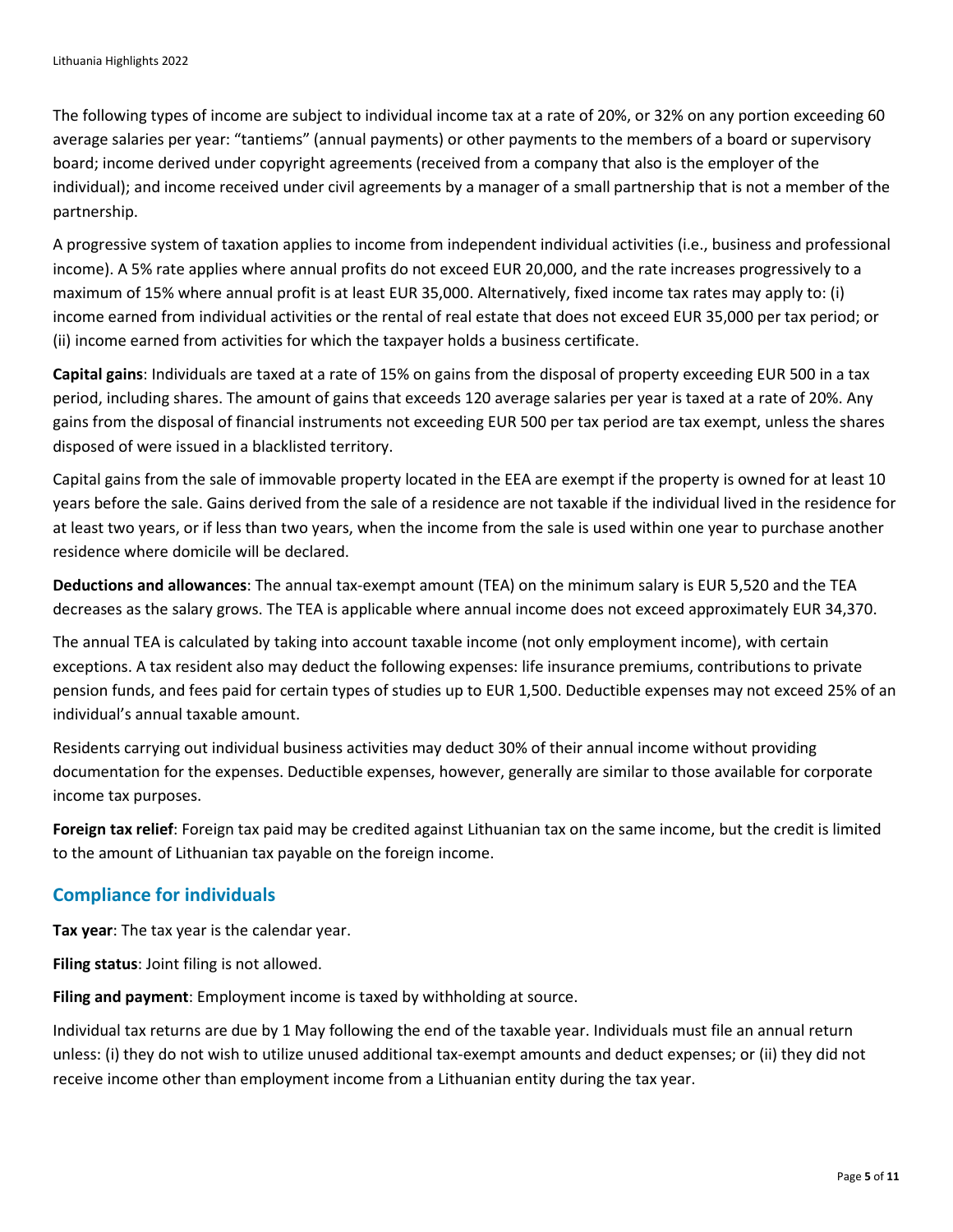**Penalties**: Penalties of between 10% and 100% of the tax liability may be imposed; the amount depends on the type of violation, whether the taxpayer cooperates with the tax authorities, and other circumstances the authorities deem relevant. Daily penalties of 0.03% apply for late payments.

**Rulings**: Individuals can request a nonbinding ruling, binding ruling, or advance pricing agreement on future transactions.

#### **Withholding tax**

| <b>Rates</b>                       |                  |                   |                     |                   |
|------------------------------------|------------------|-------------------|---------------------|-------------------|
| Type of payment                    | <b>Residents</b> |                   | <b>Nonresidents</b> |                   |
|                                    | Company          | <b>Individual</b> | Company             | <b>Individual</b> |
| <b>Dividends</b>                   | 0%/15%           | 15%               | 0%/15%              | 15%               |
| <b>Interest</b>                    | 0%               | 0%                | 0%/10%              | 15%               |
| <b>Royalties</b>                   | 0%               | 15%               | 10%                 | 15%               |
| <b>Fees for technical services</b> | 0%               | 15%               | 0%                  | 0%                |

**Dividends**: Dividends paid to a resident company or individual are subject to a 15% withholding tax but may be exempt for a resident company if the participation exemption applies. The withholding tax on dividends paid to a nonresident company is 15%, unless the rate is reduced under a tax treaty, the participation exemption applies (see "Taxation of dividends" and "Participation exemption," above), or the EU parent-subsidiary directive applies. The withholding tax on dividends paid to a nonresident individual is 15% unless the rate is reduced under a tax treaty.

**Interest**: Interest paid to residents is not subject to withholding tax. There is no withholding tax on interest paid to EEAresident companies and companies resident in countries that have concluded a tax treaty with Lithuania; otherwise, the rate is 10%. The withholding tax rate for nonresident individuals is 15% unless it is reduced under a tax treaty.

**Royalties**: Royalties paid to a resident company are exempt from withholding tax. A 15% withholding tax rate applies to royalties paid to a resident individual. Royalties paid to a nonresident company are subject to a 10% withholding tax, unless the rate is reduced under a tax treaty or eliminated in accordance with the EU interest and royalties directive. The withholding tax rate for nonresident individuals is 15% unless it is reduced under a tax treaty

**Fees for technical services**: There is no withholding tax on fees paid for technical services, other than for fees paid to resident individuals, which are subject to a 15% withholding tax.

**Branch remittance tax**: There is no branch remittance tax.

#### **Anti-avoidance rules**

**Transfer pricing**: Transfer pricing documentation rules apply to domestic and cross-border transactions with associated enterprises. Lithuania has adopted the OECD's three-tiered documentation structure, comprising a master file, local file, and country-by-country (CbC) report.

A master file is required by companies that belong to a multinational entity group and whose revenue in the previous tax year exceeded EUR 15 million. A local file is required by companies whose revenue in the previous tax year exceeded EUR 3 million. A CbC report must be prepared if the multinational entity group had consolidated revenue in the previous tax year of at least EUR 750 million.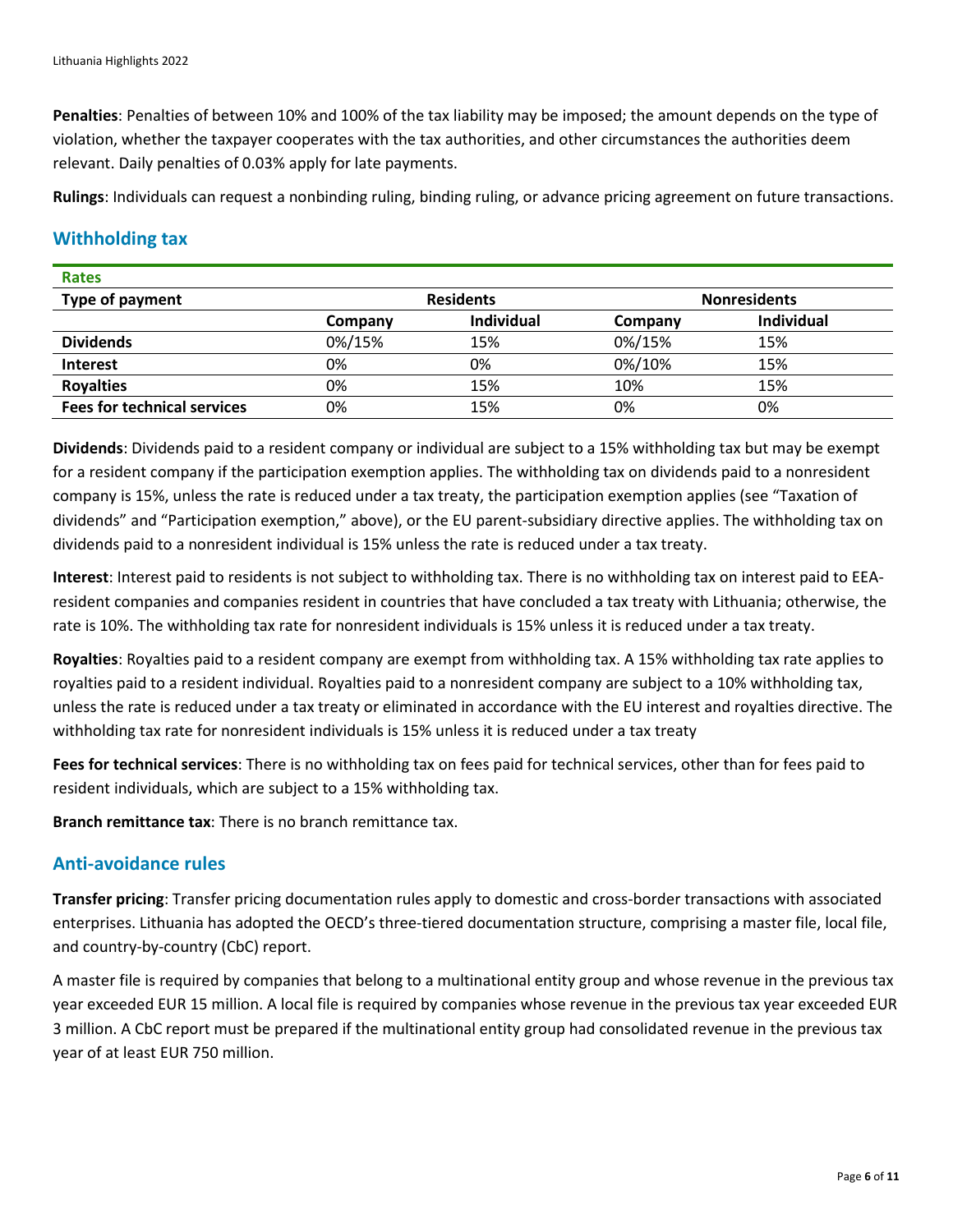The preparation of a local file no longer is required for domestic transactions carried out in tax year 2020 and subsequent years; however, the taxpayer is expected to be able to justify the transfer pricing of domestic transactions if requested to do so by the tax authorities.

A simplified approach to transfer pricing for low value-added intragroup services allows taxpayers to apply a 5% mark-up to allocated costs for transactions carried out in tax year 2020 and subsequent years without the need for benchmarking study results.

The deadline for preparing the master file and local file is the 15th day of the sixth month of the following tax year. CbC reports must be submitted by the end of following tax year.

Advance pricing agreements are available.

**Interest deduction limitations**: Thin capitalization restrictions apply to interest paid to controlling entities. A creditor qualifies as a controlling entity if it owns more than 50% of the shares in the company paying the interest (or more than 50% of the shares are owned together with associated persons and the creditor's own holding is at least 10%). A group company also qualifies as a controlling entity. A debt-to-equity ratio of 4:1 applies, and any interest attributable to the debt in excess of this ratio is nondeductible.

In addition to the debt-to-equity ratio of 4:1, additional interest deduction limitation rules apply. These rules are not limited to interest expense on loans received from related parties and also apply to interest expense incurred on bank loans.

Entities may fully deduct interest expense that does not exceed interest income (taking into consideration the debt-toequity ratio of 4:1) and deduct any excess amount of interest expense that does not exceed 30% of earnings before interest, tax, depreciation, and amortization (EBITDA) or up to EUR 3 million. Entities also are allowed to fully deduct interest expense if they are members of a consolidated group for financial accounting purposes, provided they can demonstrate that the ratio of their equity over their total assets is not more than two percentage points lower than the equivalent ratio of the group and all assets and liabilities are valued using the same method as in the consolidated financial statements.

EBITDA and the deductible amount of interest expense are calculated on a group level. A group of entities includes entities in respect of which the controlling entity directly or indirectly holds more than 25% of the shares (interests, member shares), voting rights, or other rights to a portion of the distributable profits, or exclusive rights to the acquisition thereof.

Interest expense that is nondeductible in a year under the interest deduction limitation rules may be carried forward for an unlimited period.

**Controlled foreign companies**: A foreign company is treated as a CFC if: (i) it is controlled by the controlling person on the last day of the tax period; and (ii) the controlling person directly or indirectly holds more than 50% of the foreign company's shares or other rights to its distributable profits or the exclusive rights to acquire them; or (iii) the controlling person, together with related persons, holds more than 50% of the shares, and the portion controlled by the controlling person accounts for at least 50% of the shares in the controlled entity or in other rights to a portion of distributable profits or preemptive rights to the acquisition thereof. The CFC definition also applies to foreign PEs of Lithuanian taxpayers.

The CFC rules are applied to include CFC income in the tax base of the controlling person if:

• The controlled company is established in a blacklisted territory; or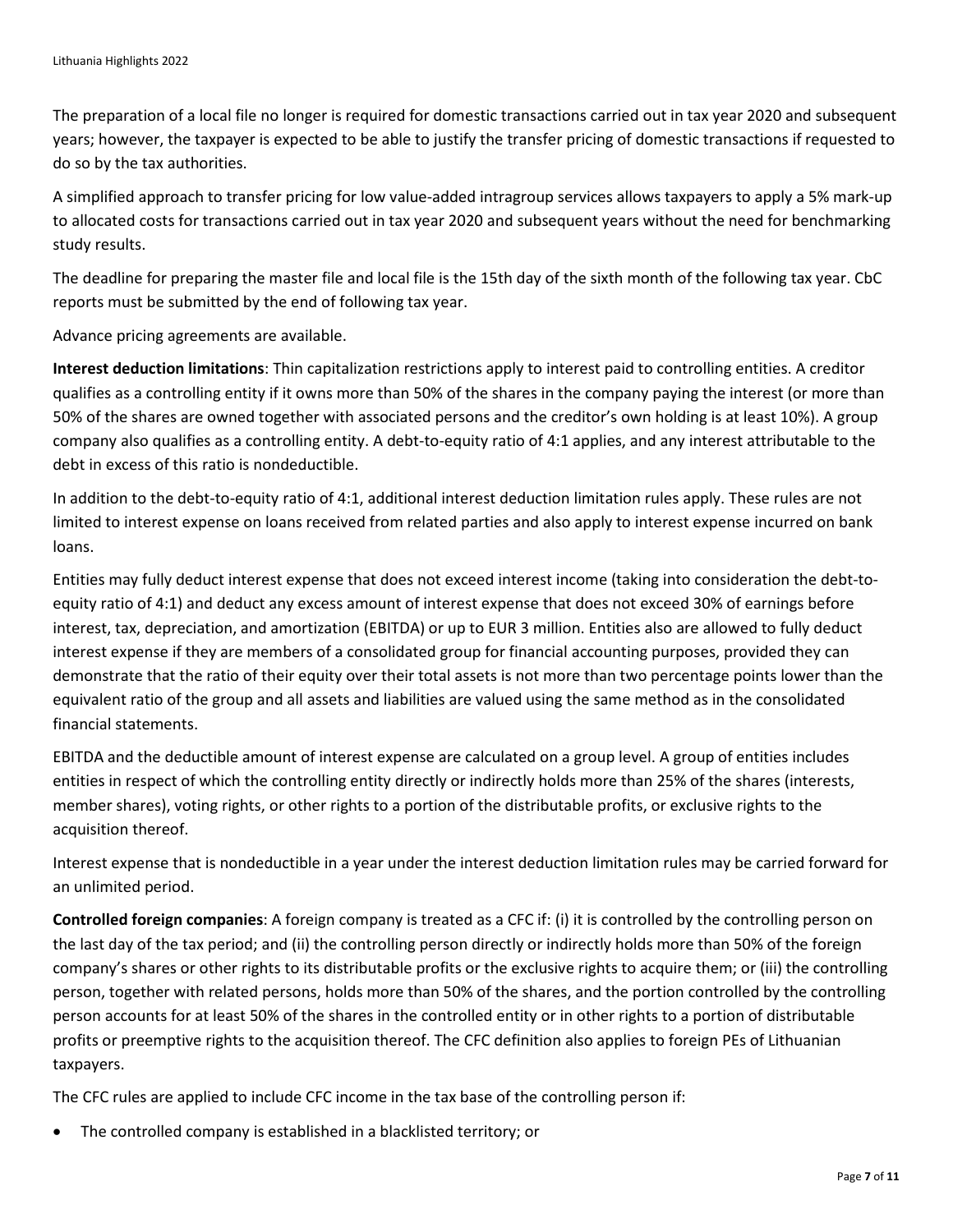- All of the following conditions are fulfilled:
	- $\circ$  The passive income of the CFC (e.g., dividends, interest, royalties, income from financial activities, and commissions) exceeds one-third of its total income;
	- $\circ$  The corporate income tax rate applied to this income is lower than 50% of the effective corporate income tax rate that would be applied in Lithuania to such passive income; and
	- $\circ$  The CFC has insufficient staff and assets to carry out actual economic activities in the territory in which it is registered or organized.

**Hybrids**: As from 1 January 2020, Lithuania has implemented regulations in line with the EU Anti-Tax Avoidance Directive regarding hybrid mismatches with third countries (ATAD 2).

**Economic substance requirements**: The substance-over-form principle applies.

**Disclosure requirements**: Lithuania has adopted CbC reporting rules in accordance with action 13 of the OECD BEPS project. It also has implemented regulations in line with the EU directive on the mandatory automatic exchange of information in the field of taxation in relation to reportable cross-border arrangements (DAC 6). A 30-day reporting period applies to reportable cross-border arrangements.

**Exit tax**: As from 1 January 2020, a taxpayer is subject to corporate income tax if the assets that it owns are transferred outside of Lithuania in one of the following situations:

- The assets are transferred from a Lithuanian entity to its PE established outside of Lithuania (no change in the ownership of the assets);
- The assets/business of a nonresident entity that carries out its business activities in Lithuania through a PE are transferred from the PE to the entity/another PE outside of Lithuania;
- A Lithuanian entity transfers its Lithuanian business activities to a foreign country, except when those assets remain effectively connected with a Lithuanian PE; or
- A nonresident entity that has carried out its business activities in Lithuania through a PE transfers the business activities to a foreign country.

**General anti-avoidance rule**: Lithuania has implemented regulations in line with ATAD 1 related to a general anti-abuse rule (GAAR). The GAAR tackles abusive tax arrangements if there is no other anti-avoidance rule that specifically covers such an arrangement and it allows the tax authorities to ignore artificial tax arrangements and tax on the basis of the real economic substance.

#### **Value added tax**

| <b>Rates</b>         |          |
|----------------------|----------|
| <b>Standard rate</b> | 21%      |
| <b>Reduced rate</b>  | 0%/5%/9% |

**Taxable transactions**: VAT applies on the sale of goods and the provision of services, intra-Community acquisitions, and the import of goods.

**Rates**: The standard rate is 21%, with reduced rates of 0%, 5%, and 9%.

**Registration**: Registration is compulsory for Lithuanian businesses whose annual turnover exceeds EUR 45,000, but voluntary registration also is possible. Lithuanian and foreign taxable persons, or legal persons that are not taxable persons, also must register as VAT payers in Lithuania if they acquire goods in Lithuania from another EU member state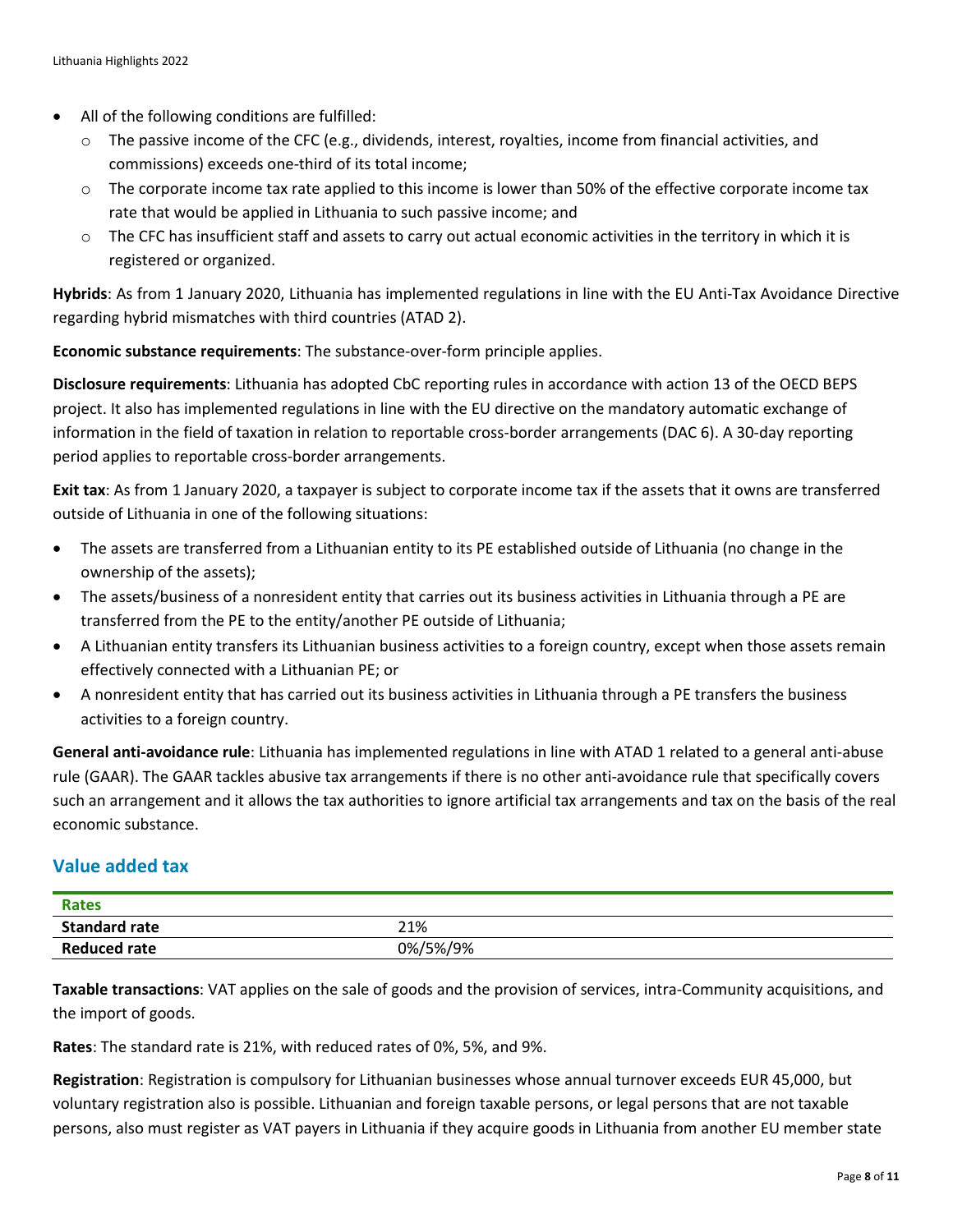and the value of such goods exceeded EUR 14,000 in the previous calendar year, or if it is foreseeable that the value of such goods will exceed that amount in the current calendar year.

The turnover threshold does not apply to foreign companies—they must register irrespective of turnover. Foreign taxable persons must register through either a local affiliate or a fiscal agent. Direct registration is possible only for companies established in an EU member state or in territories where agreements exist concerning mutual assistance for the recovery of claims relating to taxes and duties, and concerning administrative cooperation for combating fraud in the field of VAT.

**Filing and payment**: VAT must be paid monthly, no later than 25 days after the end of the taxable period. In some instances, a calendar quarter, half-year, or other taxable period basis may be applied. The annual tax return (if applicable) is due on 1 October of the following tax year.

VAT payers registered in Lithuania also are required to submit VAT registers no later than 20 days after the end of the taxable period.

#### **Other taxes on corporations and individuals**

Unless otherwise stated, the taxes in this section apply both to companies and individuals and are imposed at the national level.

**Social security contributions**: On behalf of employees, the employer must withhold 12.52% of the employee's gross salary for social security contributions (8.72% for pension social insurance, plus 1.99% and 1.81% for sickness and motherhood social insurance, respectively), an additional 2.7%-3% for participants in the second pillar pension funds program, and 6.98% for health insurance contributions. The employer's portion usually is equal to 1.77% or 2.49% (depending on the type of employment agreement and risk group); contributions are made to unemployment insurance, social insurance for accidents at work and occupational diseases, and the long-term employment benefit fund.

Income received from an appointment to a management board, supervisory board, or loan committee is subject to a 6.98% health insurance contribution (plus an additional 2.7%-3% for participants in the second pillar pension funds program) and an 8.72% pension social insurance contribution withheld by the employer.

Income from independent individual activities generally is subject to a 6.98% health insurance contribution (except where the individual holds a business certificate). This income also is subject to social security contributions, at a rate of 12.52% (plus 2.4%-3% for individuals participating in the second pillar pension funds program). Caps for both health insurance and social security contributions are set, so that annual contributions are calculated on the amount of income not exceeding 43 average salaries in Lithuania, which amounts to approximately EUR 64,676. The base for health insurance and social security contributions is 90% of taxable income before the deduction of health insurance and social security contributions.

Income of owners of unlimited civil liability entities, members of partnerships, and members of small partnerships are subject to a 6.98% health insurance contribution and a 13.83% social security contribution (plus 2.7%-3% for individuals participating in the second pillar pension funds program). The base for the social security contributions is 50% of the remuneration received by the owners of the unlimited liability entity and members of partnerships, declared to the State Tax Inspectorate as employment-related income (in certain cases, income is exempt from social security contributions). The base for health insurance contributions is the amount on which the owners of unlimited civil liability entities and members of partnerships pay social security contributions and cannot be calculated on a lower amount than the minimum statutory monthly salary.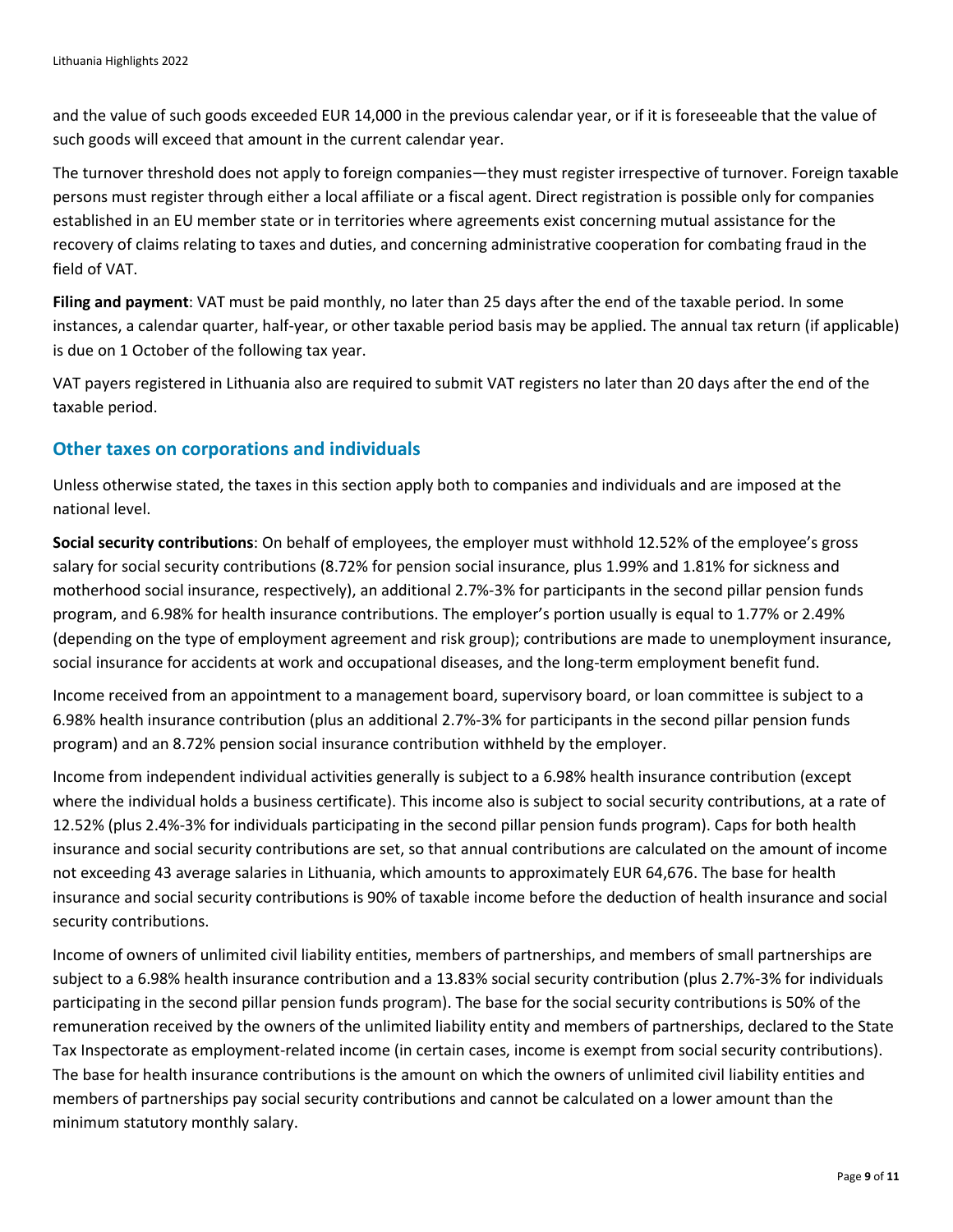The health insurance contribution on income derived from carrying on individual activities with a business certificate is 6.98% of the minimum statutory monthly salary. Health insurance contributions for persons that carry on individual activities with a business certificate and who also receive employment-related income are calculated in proportion to the time during which they hold a valid business certificate. Social security contributions on such income are 8.72% (plus 2.7%-3% for individuals participating in the second pillar pension funds program) of the minimum statutory monthly salary.

Special provisions apply to income derived by athletes, income from entertainment activities, income from farming, and certain other types of income.

As from 1 January 2021, a social security contribution ceiling applies for income exceeding 60 average salaries.

**Payroll tax**: There is no payroll tax.

**Capital duty**: There is no capital duty.

**Real property tax**: Real property (with certain exceptions) owned by a legal person; real property used by a legal person under an installment sale or lease contract, or financial lease providing for the transfer of ownership; or real property owned by an individual and transferred to a legal person for an indefinite period or a period exceeding one month is subject to real property tax.

Progressive tax rates apply to real estate (such as residential property; gardens; garages; farms; greenhouses; households or auxiliary households; buildings used for scientific, religious, or recreational purposes; and fishery and engineering constructions) owned by individuals depending on the value. Real estate with a value of up to EUR 150,000 is exempt; a 0.5% tax rate applies to the total value of real estate valued between EUR 150,001 and EUR 300,000; a 1% tax rate applies to the total value of real estate valued between EUR 300,001 and EUR 500,000; and a 2% tax rate applies to the total value of real estate valued in excess of EUR 500,000.

Preferential rates and thresholds apply to individuals raising three or more children (or adopted children) under the age of 18 years and children (or adopted children) who require special care.

Real estate tax rates from 0.5% to 3% apply to buildings intended for certain purposes (administration, accommodation, trading, services provision, catering, transportation, manufacturing, industrial, warehousing, medical services, and sports) that are owned by individuals. Rates may vary depending on the municipality.

Individuals do not pay real estate tax if use of the real estate is transferred to another legal person for an indefinite period or a period exceeding one month. In that case, the legal person using the real estate must pay the real estate tax.

**Transfer tax**: There is no transfer tax.

**Stamp duty**: There is no stamp duty, but a notary fee may apply to certain transactions.

**Net wealth/worth tax**: Lithuania does not have a net wealth tax or a net worth tax.

**Inheritance/estate tax**: The inheritance tax rate is 5% of inheritable assets valued at EUR 150,000 or less, and 10% on inheritable assets valued at more than EUR 150,000. However, the taxable base is only 70% of the inherited assets. The taxable value not exceeding EUR 3,000 is exempt. Exemptions also apply to assets inherited by family members.

**Other**: An employer must contribute 0.16% of an employee's gross salary to the Guarantee Fund.